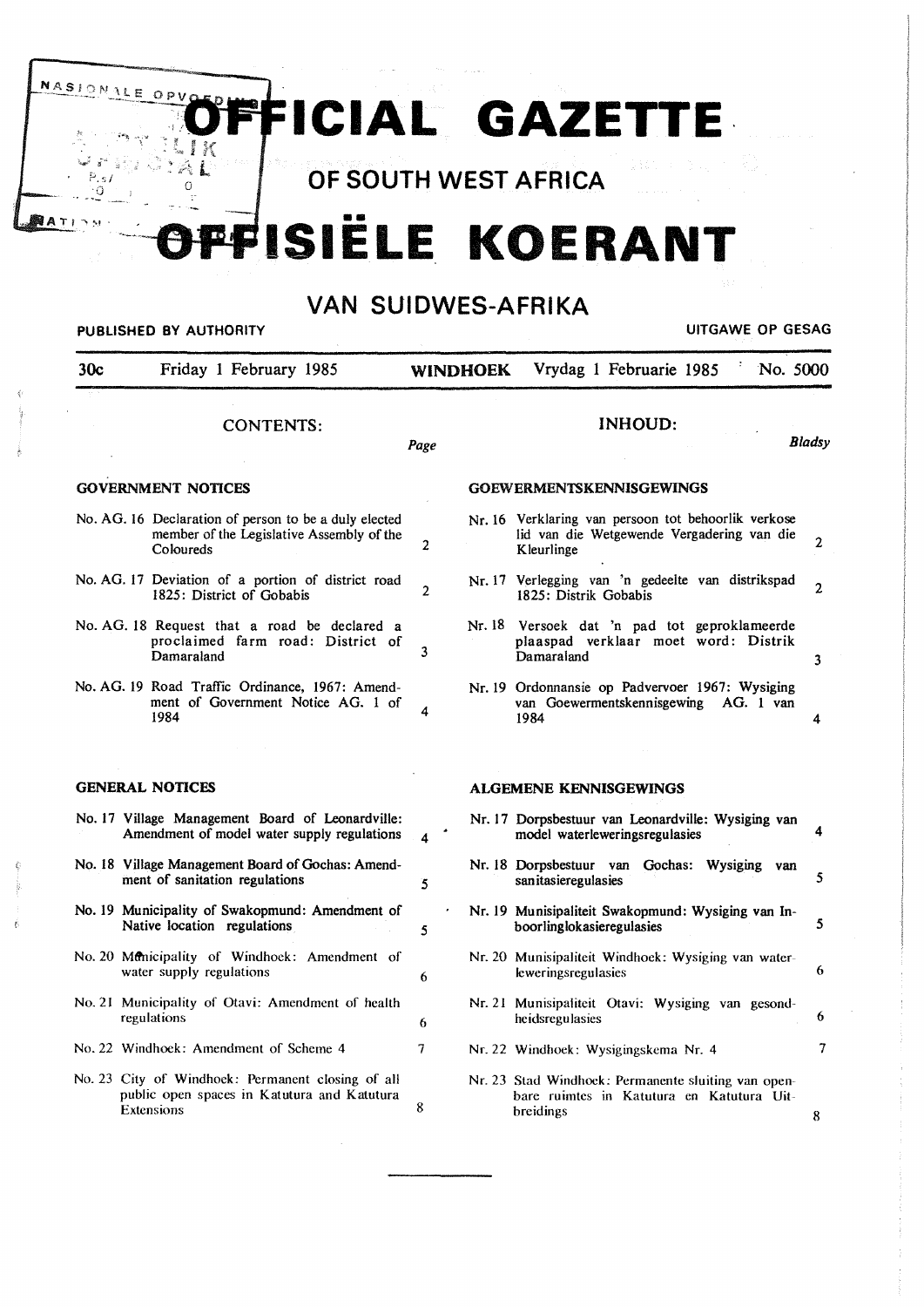## **Government Notices**

Office of the

### ADMINISTRATOR-GENERAL FOR THE TERRITORY OF SOUTH WEST AFRICA

#### DEPARTMENT OF CIVIC AFFAIRS AND MANPOWER

No. AG. 16 1985

DECLARATION OF PERSON TO BE A DULY ELECTED MEMBER OF THE LEGIS-LATIVE ASSEMBLY OF THE COLOUREDS

In terms of section  $2(2)$  of the Party List Elections Amendment Proclamation, 1981 (Proclamation AG. 24 of 1981), I hereby make known that by virtue of the direction contained in Proclamation AG. l of 1985 I have on 3 January 1985 declared Robert Francis Walters to be a duly elected member of the Legislative Assembly of the Coloureds with effect from the said date.

**S.J. VAN NIEKERK** 

Chief Electoral Officer Windhoek, 3 January 1985

#### D.EPARTMENT OF TRANSPORT

No. AG. 17 1985

#### **DEVIATION OF A PORTION OF DISTRICT**  ROAD 1825: DISTRICT OF GOBABIS

In terms of section 22(2) of the Roads Ordinance, 1972 (Ordinance 17 of 1972), it is hereby made known that the Administrator-General has, under section  $22(1)(c)$  of the said Ordinance in the district of Gobabis deviated the portion of district road 1825 described in paragraph (a) of the Schedule and shown on sketch-map Pl200 by the symbols B-C from the route described in the said paragraph (a) and so shown, to the route described in paragraph (b) of the Schedule and shown on sketch-map **P** 1200 by the symbols B-D-E.

The said sketch-map shall at all times lie open to inspection at the office of the Secretary for Transport, Windhoek, during normal office hours.

## **Goewermentskennisgewings**

Kantoor van die

ADMINISTRATEUR-GENERAAL VIR DIE GEBIED SUIDWES-AFRIKA

#### DEPARTEMENT VAN BURGERSAKE EN MANNEKRAG

Nr. AG. 16 1985

#### VERKLARINGS VAN PERSOON TOT BE-HOORLIK VERKOSE LID VAN DIE WET-GEWENDE VERGADERING VAN DIE KLEURLINGE

lngevolge artikel 2(2) van die Partylysverkiesingswysigi ngsproklamasie, 1981 (Proklamasie AG. 24 van 1981), maak ek hierby bekend dat ek Robert Francis Walters op 3 Januarie 1985 uit hoofde van die lasgewing vervat in Proklamasie AG. 1 van 1985 tot behoorlik verkose lid van die Wetgewende Vergadering van die Kleurlinge verklaar het met ingang van genoemde datum.

## **S.J. VAN NIEKERK**

Hoofverkiesingsbeampte Windhoek, 3 Januarie 1985

### DEPARTEMENT VAN VERVOER

Nr. AG. 17 1985

#### **VERLEGGING VAN 'N** GEDEELTE VAN **DISTRIKSPAD** 1825: **DISTRIK GOBABIS**

lngevolge artikel 22(2) van die Ordonnansie op Paaie, 1972 (Ordonnansie 17 van 1972), word hierby bekend gemaak dat die Administrateurgeneraal kragtens artikel 22(l)(c) van genoemde Ordonnansie in die distrik Gobabis die gedeelte van distrikspad 1825 wat in paragraaf (a) van die Bylae beskryf en deur die simbole B-C op sketskaart P1200 aangetoon word, verlê het van die roete beskryf in genoemde paragraaf (a) en aldus aangetoon word, na die roete wat in paragraaf (b) van die Bylae beskryf en deur die simbole B-D-E op sketskaart P 1200 aangetoon word.

Genoemde sketskaart is te alle tye gedurende gewone kantoorure by die kantoor van die Sekretaris van Vervoer, Windhoek, ter insae beskikbaar.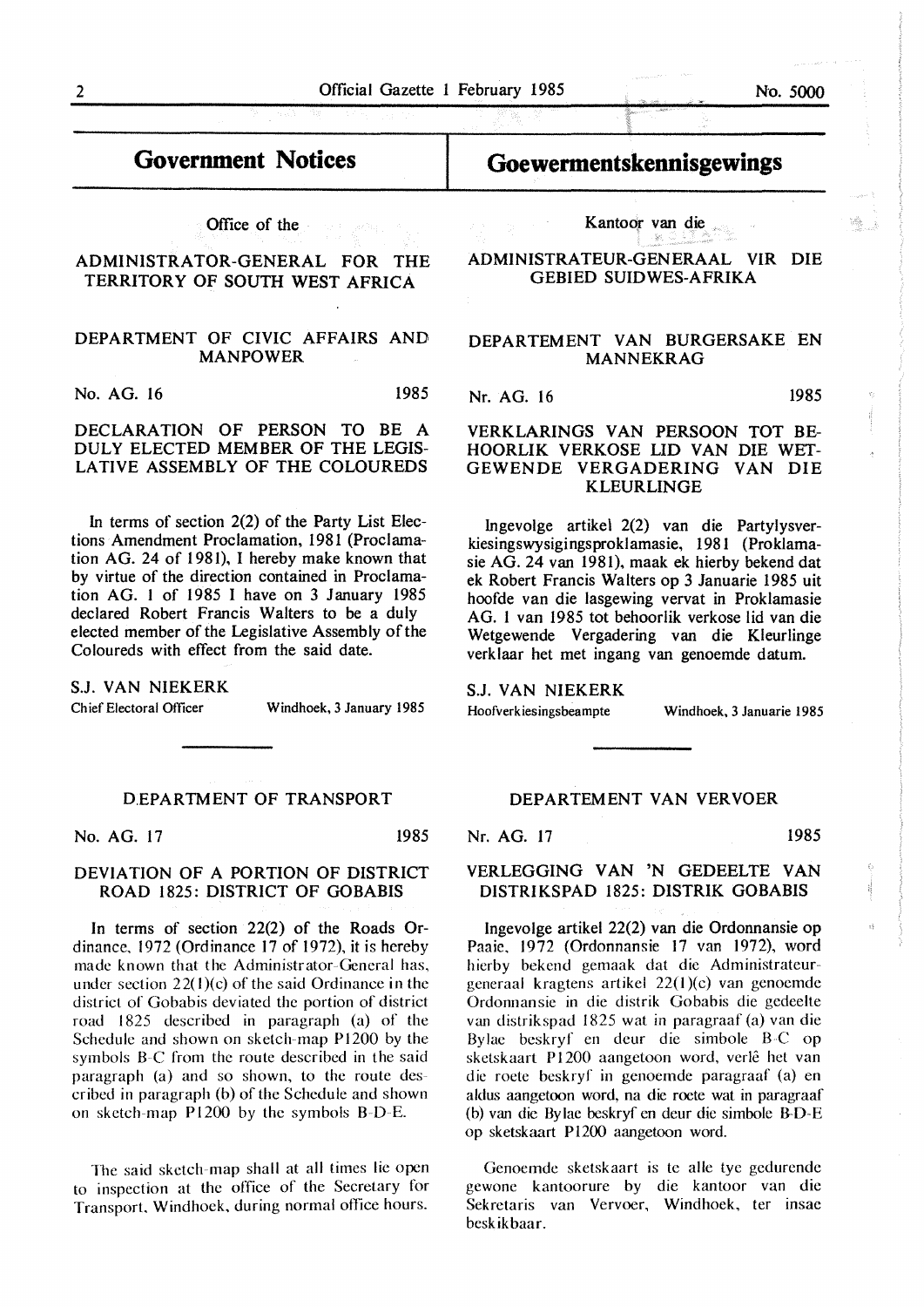#### **SCHEDULE**

- (a) From a point (B on sketch-map P1200) on farm 445 generally eastwards across the said farm and the farms Sterkfontein 944, Remainder of Volstruiswerf 513, farm 5ll, farm 933, Remainder of farm 447, Portion 2 of farm 447 and Portion 1 (Rooiduin) of farm 447 to a point (C on sketch-map P1200) on the common boundary of the last-mentioned farm and farm 854 situated in that portion of the district of Hereroland known as Hereroland East Area I which is also the common boundary of the district of Gobabis and that portion of the district of Hereroland known as Hereroland East Area I.
- (b) From a point (B on sketch-map Pl200) on farm 445 generally north-eastwards across the said farm to a point (D on sketch-map Pl200) on the said farm; thence generally eastwards across farm *445* and the farms Sterkfontein 944, Portion I (Die Vlakte) of Volstruiswerf 513, farm 511, Alkmar 512 and Remainder of farm  $447$  to a point (E on sketch-map P1200) on the common boundary of the last-mentioned farm and farm 849 situated in that portion of the district of Hereroland known as Hereroland East Area I which is also the common boundary of the district of Gobabis and that portion of the district of Hereroland known as Hereroland East Area I.

#### DEPARTMENT OF TRANSPORT

No. AG. 18 1985

#### REQUEST THAT A ROAD BE DECLARED A PROCLAIMED FARM ROAD: DISTRICT OF **DAMARALAND**

In terms of section 17(2) of the Roads Ordinance, 1972 (Ordinance 17 of 1972), it is hereby made known that the Roads Board of Damaraland requests that the road described in the Schedule and shown on sketch-map P1239 by the symbols A-B-C, be declared a proclaimed farm road.

A copy of this notice and the said sketch-map, being a sketch-map of the area concerned on which the road to which the request refers and other proclaimed, minor and private roads in that area are shown, shall for the full period of thirty days mentioned below lie open to inspection at the offices of the Secretary for Transport, Windhoek, and the Roads Superintendent, Kamanjab, during normal office hours.

#### **BYLAE**

- (a) Van 'n punt (B op sketskaart P1200) op plaas 445 algemeen ooswaarts oor genoemde plaas en die plase Sterkfontein 944, Restant van Volstruiswerf 513, plaas 511, plaas 933, Restant van plaas 447, Gedeelte 2 van plaas 447 en Gedeelte I (Rooiduin) van plaas 44 7 tot op 'n punt (C op sketskaart Pl200) op die gemeenskaplike grens van laasgenoemde plaas en plaas 854 gelee in daardie gedeelte van die distrik Hereroland wat bekend staan as Hereroland Oos Gebied I, wat ook die gemeenskaplike grens is van die distrik Gobabis en daardie gedeelte van die distrik Hereroland wat bekend staan as Hereroland Oos Gebied I.
- (b) Van 'n punt (Bop sketskaart P1200) op plaas 445 algemeen noordooswaarts oor genoemde plaas tot op 'n punt (D op sketskaart P 1200) op genoemde plaas; van daar algemeen ooswaarts oor plaas 445 en die plase Sterkfontein 944, Gedeelte 1 (Die Vlakte) van Volstruiswerf 513, plaas 511, Alkmar 512 en Restant van plaas 447 tot op 'n punt (E op sketskaart P1200) op die gemeenskaplike grens van laasgenoemde plaas en plaas 849 geleë in daardie gedeelte van die distrik Hereroland wat bekend staan as Hereroland Oos Gebied I, wat ook die gemeenskaplike grens is van die distrik Gobabis en daardie gedeelte van die distrik Hereroland wat bekend staan as Hereroland Oos Gebied I.

#### DEPARTEMENT VAN VERVOER

Nr. AG. 18 *1985* 

#### **VERSOEK DAT 'N PAD TOT GE-PROKLAMEERDE PLAASPAD VERKLAAR MOET WORD: DISTRIK DAMARALAND**

lngevolge artikel 17(2) van die Ordonnansie op Paaie, 1972 (Ordonnansie 17 van 1972), word hierby bekend gemaak dat die Padraad van Damaraland versoek dat die pad wat in die Bylae beskryf en deur die simbole A-B-C op sketskaart PI239 aangetoon word, tot geproklameerde plaaspad verklaar moet word

'n Afskrif van hierdie kennisgewing en genoemde sketskaart, synde 'n sketskaart van die betrokke streek waarop die pad waarop die versoek betrekking bet en ander geproklameerde, ondergeskikte en privaatpaaie in daardie streek aangetoon word, sal vir die volle tydperk van dertig dae hieronder vermeld gedurende gewone kantoorure by die kantore van die Sekretaris van Vervoer, Windhoek, en die Paaiesuperintendent, **Kamanjab, ter insae beskikbaar wees.**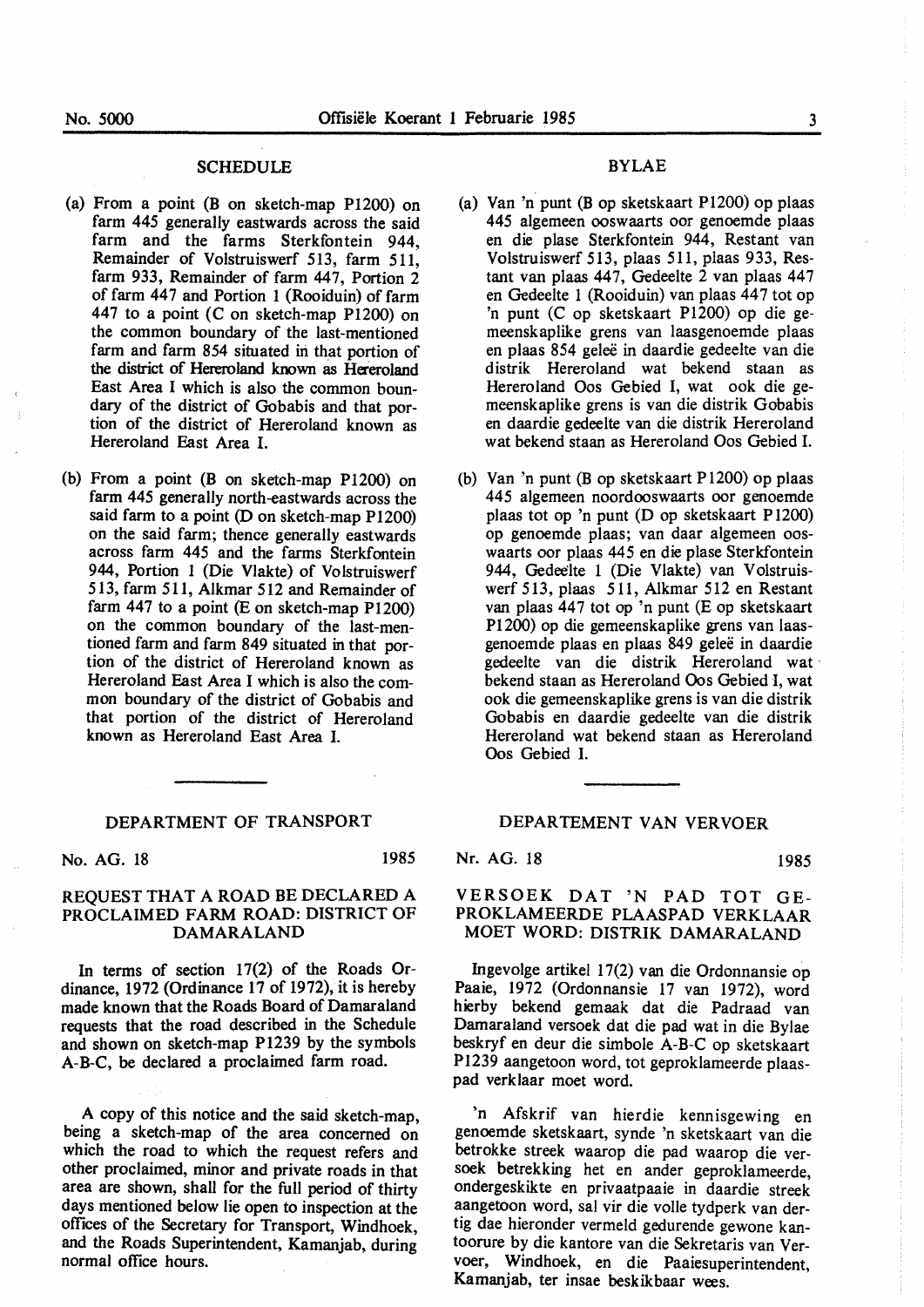Every person having any objection to the abovementioned request, is hereby commanded to lodge his objections in writing, with the grounds upon which it is based clearly and specifically therein stated, with the Chairman of Roads Boards, Private Bag 12005, Ausspannplatz, 9000, within a period of thirty days from the date of publication of this notice.

#### **SCHEDULE**

From a point (A on sketch-map Pl239) on district road 2650 on the farm Estorff 600 generally south-south-westwards across the said farm and the farm Leeukop  $664$  to a point (B on sketch-map Pl239) on the last-mentioned farm; thence generally south-south-eastwards across the farms Leeukop  $664$  and Kuyper  $666$  to a point (C on sketch-map PI239) on district road 2650 on the last-mentioned farm.

#### DEPARTMENT OF TRANSPORT

No. AG. 19 1985

ROAD TRAFFIC ORDINANCE, 1967: AMENDMENT OF GOVERNMENT NOTICE AG. 1 OF 1984

Under section 180 of the Road Traffic Ordinance, 1967 (Ordinance 30 of 1967), I hereby amend Government Notice AG. 1 of 1984 by the substitution in paragraph (b) for the expression "P901.430" of the expression "P909.702".

**W.A. VAN NIEKERK** 

Administrator-General Windhoek, 8 January 1985

## **General Notices**

### No. 17 1985

#### VILLAGE MANAGEMENT BOARD OF LEONARDVILLE: AMENDMENT OF MODEL WATER SUPPLY REGULATIONS

The Village Management Board of Leonardville has under section 15(5) of the Village Management Boards Ordinance, 1963 (Ordinance 14 of 1963), further amended the Model Water Supply Regulations for Village Management Boards promulgated under Government Notice 4 7

Iedereen wat enige beswaar bet teen bogemelde versoek word hiermee aangese om sy besware, met die gronde waarop dit gebaseer is duidelik en in besonderhede daarin uiteengesit, skriftelik binne 'n tydperk van dertig dae vanaf die datum van publikasie van hierdie kennisgewing by die Voorsitter van Padrade, Privaatsak 12005, Ausspannplatz, 9000, in te dien.

#### BYLAE

Van 'n punt (A op sketskaart P 1239) op distrikspad 2650 op die plaas Estorff 600 algemeen suidsuidweswaarts oor genoemde plaas en die plaas Leeukop 664 tot op 'n punt (B op sketskaart Pl239) op laasgenoemde plaas; van daar algemeen suidsuidooswaarts oor die plase Leeukop 664 en Kuyper 666 tot op 'n punt (C op sketskaart P 1239) op distrikspad 2650 op laasgenoemde plaas.

#### DEPARTEMENT VAN VERVOER

Nr. AG. 19 1985

#### ORDONNANSIE OP PADVERKEER 1967: WYSIGING VAN GOEWERMENTSKENNIS-GEWING AG. 1 VAN 1984

Kragtens artikel 180 van die Ordonnansie op Padverkeer 1967 (Ordonnansie 30 van 1967) wysig ek hierby Goewermentskennisgewing AG. 1 van 1984 deur in paragraaf (b) die uitdrukking "P901.430" deur die uitdrukking "P909.702" te vervang.

#### **W.A. VAN NIEKERK**

Administrateur-generaal Windhoek, 8 Januarie 1985

## **Algemene Kennisgewings**

Nr. 17 1985

### **DORPSBESTUUR VAN** LEONARDVILLE: **WYSIGING VAN MODEL WATER-LEWERINGSREGULASIES**

Die Dorpsbestuur van Leonardville het kragtens artikel 15(5) van die Ordonnansie op Dorpsbesture 1963 (Ordonnansie 14 van 1963) die Modelregulasies op Waterlewering vir Dorpsbesture afgekondig by Goewermentskennisgewing 47 van 1965 en op die Dorpsbestuursgebied van Leonard-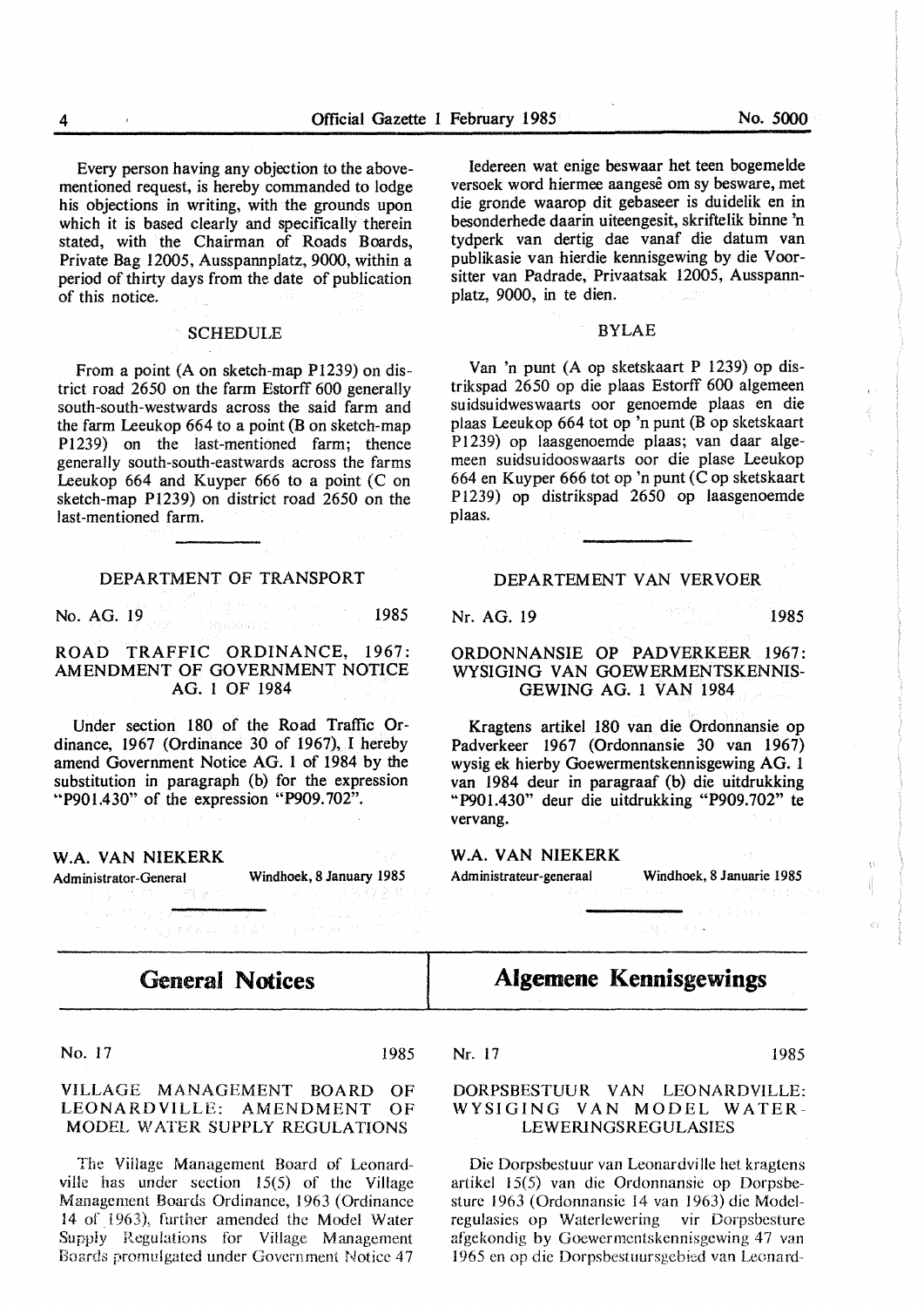of 1965 and applied to the Village Management Board Area of Leonardville by Government Notice 105 of 1966, as amended, by the substitution in item 1 of Schedule B for the amounts " $R0,53"$  and " $R5,30"$  of the amounts " $R0,57"$ and "R5,70", respectively.

The said' amendments have been approved by the Administrator-General under section 14(2) of the said Village Management Boards Ordinance, 1963. .

No. 18 1985

VILLAGE. MANAGEMENT BOARD OF GOCHAS: AMENDMENT OF SANITATION REGULATIONS

The Village Management Board of Gochas has under section 14(1) of the Village Management Boards Ordinance, 1963 (Ordinance 14 of 1963), further amended the regulations promulgated under Government Notice 184 of 1959, as amended, as set out in the Schedule.

The said amendments have been approved by the Administrator-General under section 14(2) of the said Village Management Boards Ordinance, 1963.

#### SCHEDULE

Schedule A is hereby amended -

- (a) by the substitution in item (a) for the amount "R2,50" of the amount "R3,75"; and
- (b) by the substitution in item (c) for the amount "R2,00" of the amount "R4,00".

No. 19 1985

#### MUNICIPALITY OF SWAKOPMUND: AMENDMENT OF NATIVE LOCATION REGULATIONS

The council of the Municipality of Swakopmund has under section  $32(2)$  of the Natives (Urban Areas) Proclamation, 1951 (Proclamation 56 of 195 I), further amended the regulations promul- . gated under Government Notice 206 of 1962, as amended, as set out in the Schedule.

The said amendments have been approved by the Administrator-General under section 32(4) of the said Natives (Urban Areas) Proclamation  $1951.$  ville van toepassing gemaak by Goewermentskennisgewing 105 van 1966, soos gewysig, verder gewysig deur in item 1 van Bylaag B die bedrae "R0,53" en "R5,30" deur, onderskeidelik, die bedrae "R0,57" en "R5,70" te vervang.

Genoemde wysigings is deur die Administrateur-generaal goedgekeur kragtens artikel 14(2) van genoemde Ordonnansie op Dorpsbesture 1963.

Nr. 18 1985

DORPSBESTUUR VAN GOCHAS: WYSIGING VAN SANITASIEREGULASIES

Die Dorpsbestuur van Gochas het kragtens artikel 14(1) van die Ordonnansie op Dorpsbesture 1963 (Ordonnans{e 14 van 1963) die regulasies afgekondig by Goewermentskennisgewing 184 van 1959, soos gewysig, verder gewysig soos in die Bylae uiteengesit.

Genoemde wysigings is deur die Administrateur-generaal goedgekeur kragtens artikel 14(2) van genoemde Ordonnansie op Dorpsbesture 1963.

#### BYLAE

Bylae A word hierby gewysig -

- (a) deur in item (a) die bedrag "R2,50" deur die bedrag "R3,75" te vervang; en
- (b) deur in item (c) die bedrag "R2,00" deur die bedrag "R4,00" te vervang.

Nr. 19 1985

#### MUNISIPALITEIT **SWAKOPMUND: WYSIGING VAN INBOORLINGLOKASIE-**REGULASIES

Die raad van die Munisipaliteit Swakopmund het kragtens artikel 32(2) van die Proklamasie op Inboorlinge in Stedelike Gebiede 1951 (Proklamasie 56 van 1951) die regulasies afgekondig by Goewermentskennisgewing 206 van 1962, soos gewysig, verder gewysig soos in die Bylae uiteengesit.

Genoemde wysigings is deur die Administrateur-generaal goedgekeur kragtens artikel 32(4) van genoemde Proklamasie op Inboorlinge in Stedelike Gebiede 1951.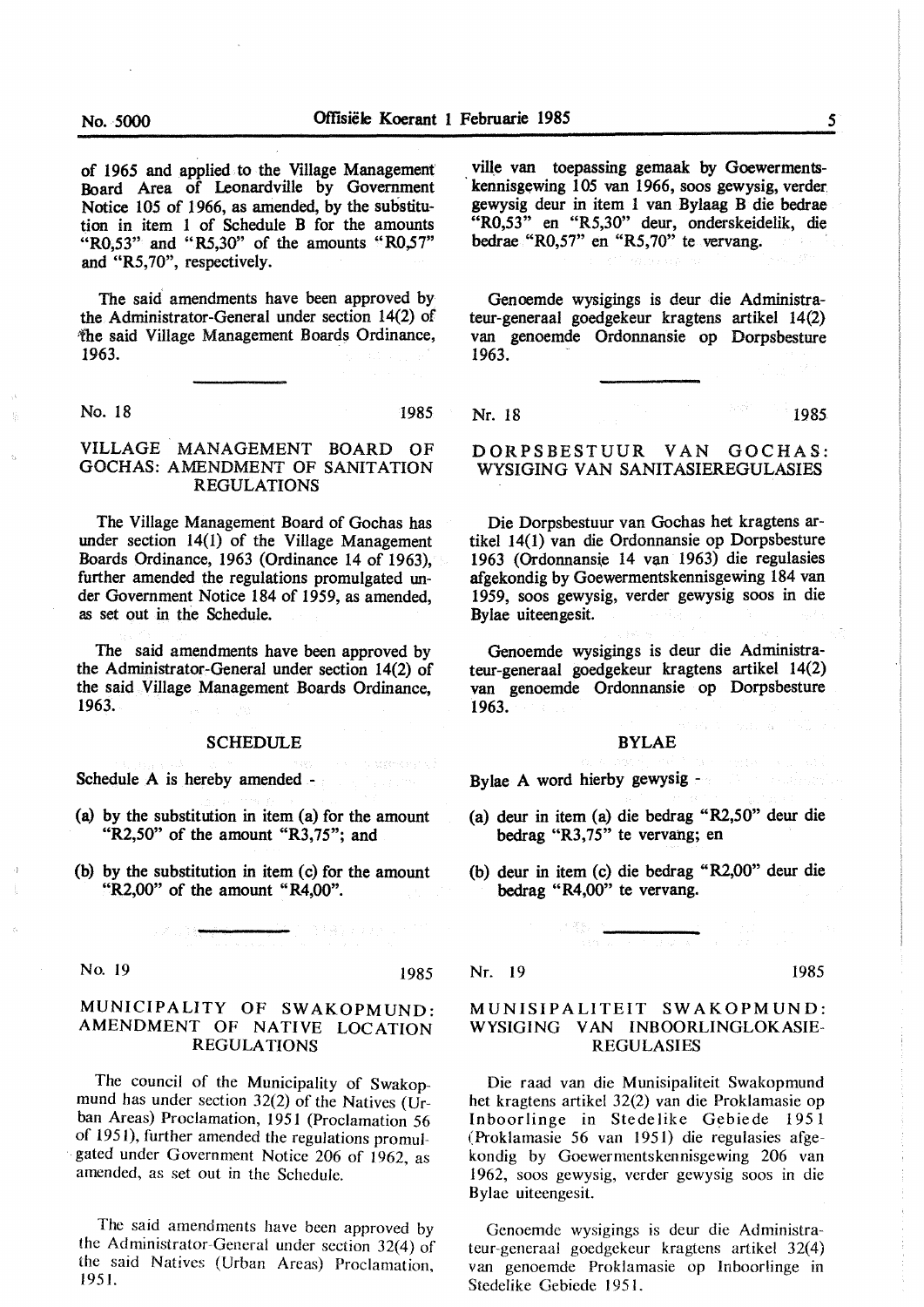#### **SCHEDULE**

Schedule V is hereby amended -

- (a) by the substitution in item 2 for the amount "R280,00" of the amount "R308,00";
- (b) by the substituion in item 7 for the amount "R2,50", wherever it occurs, of the amount "R2,80" and for the amounts "R0,20" and "Rl4,00" of the amounts "R0,22" and "R15,70", respectively; and
- (c) by the substitution in item 8 for the amount "R23,00" of the amount "R25,30".

#### BYLAE

Sylae V word hierby gewysig -

- (a) deur in item 2 die bedrag "R280,00" deur die bedrag "R308,00" te vervang;
- (b) deur in item 7 die bedrag "R2,50" oral waar dit voorkom deur die bedrag "R2,80" en die bedrae "R0,20" en "Rl4,00", deur, onderskeidelik, die bedrae "R0,22" en "R15,70" te vervang; en
- (c) deur in item 8 die bedrag "R23,00" deur die bedrag "R25,30" te vervang.

MUNISIPALITEIT WINDHOEK: WYSIGING VAN WATERLEWERINGSREGULASIES

Die raad van die Munisipaliteit Windhoek het kragtens artikel 242 van die Munisipale Ordonnansie 1963 (Ordonnansie 13 van 1963) die regulasies afgekondig by Goewermentskennisgewing 138 van 1973, soos gewysig, verder gewysig, deur in item 2 van Aanhangsel A die bedrag "R0,58" deur die bedrag "R0,64" te vervang.

Genoemde wysiging is deur die Administrateur-generaal goedgekeur kragtens artikel 243 van

genoemde Munisipale Ordonnansie.

No. 20 1985

#### MUNICIPALITY OF WINDHOEK: AMEND-MENT OF WATER SUPPLY REGULATIONS

The council of the Municipality of Windhoek has under Section 242 of the Muncipal Ordinance, 1963 (Ordinance 13 of 1963), further amended the regulations promulgated under Government **Notice** 138 of 1973, as amended, by the substitution in item 2 of Annexure A for the amount "R0,58" of the amount "R0,64".

The said amendment has been approved by the Administrator-General under section 243 of the said Municipal Ordinance, 1963.

#### No. 21 1985

#### MUNICIPALITY OF OTAVI: AMENDMENT OF HEALTH REGULATIONS

The council of the Municipality of Otavi has under section 242 of the Municipal Ordinance, 1963 (Ordinance 13 of 1963), further amended the regulations promulgated under Government Notice 193 of 1956, as amended, as set out in the Schedule.

The said amendments have been approved by the Administrator-General under section 243 of the said Municipal Ordinance, 1963.

#### **SCHEDULE**

I. The following Schedule is hereby substituted for Schedule A;

#### Nr. 21 1985

#### MUNISIPALITEIT OTAVI: WYSIGING VAN GESONDHEIDSREGULASIES

Die raad van die Munisipaliteit Otavi bet kragtens artikel 242 van die Munisipale Ordonnansie 1963 (Ordonnansie 13 van 1963) die regulasies afgekondig by Goewermentskennisgewing 193 van 1956, soos gewysig, verder gewysig soos in die Bylae uiteengesit.

Genoemde wysigings is deur die Administrateur-generaal goedgekeur kragtens artikel 243 van genoemde Munisipale Ordonnansie 1963.

#### BYLAE

1. Bylae A word hierby deur die volgende Bylae vervang:

### Nr. 20 1985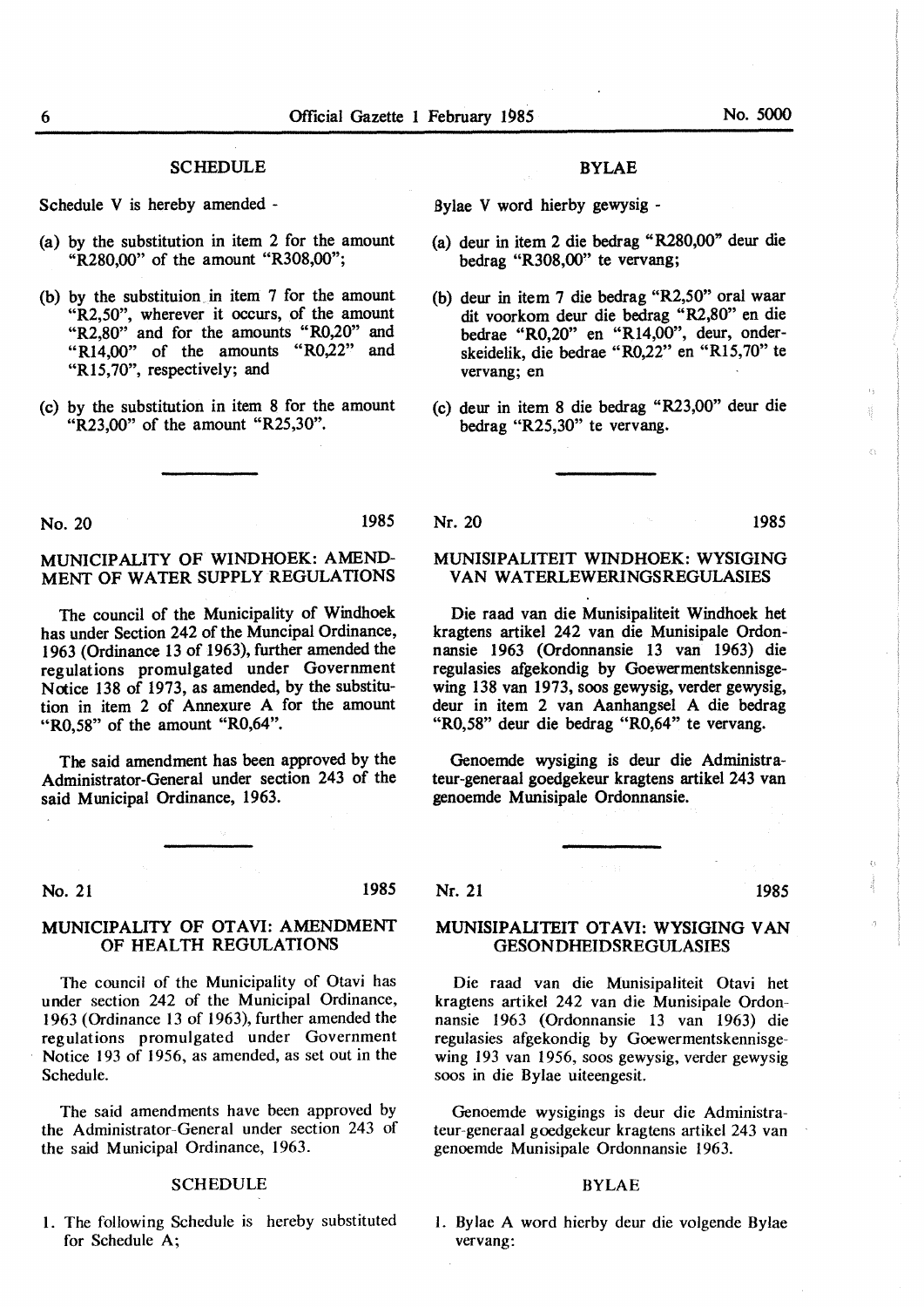### SCHEDULE A

### **SANITARY** SERVICES

- (a) For the removal of nightsoil, three times per week, per nightsoil pail per month or part of a month R6,00
- (b) For the removal of slopwater, per load of *5* 000 litres or part thereof R5,00".
- 2. The following Schedule is hereby substituted for Schedule B:

#### SCHEDULE B

#### REFUSE

- (a) For the removal of domestic refuse once per week per receptacle referred to in regulation I(a) of Chapter VI, per month or . part of a month R3,00
- (b) For the removal of other refuse and manure, the tariff shall be determined by mutual agreement.
- (c) For the removal of carcases:
	- (i) Large stock, per carcase R2,00
	- (ii) Small stock, dogs and cats, per carcase R1,00".

No. 22 1985

#### WINDHOEK: AMENDMENT SCHEME NO. 4

Notice is hereby given in terms of Section 23 of the Town Planning Ordinance, 1954 (Ordinance 18 of 1954) that the Amendment Scheme no. 4 of Windhoek has been submitted to the Administrator-General for approval.

Copies of the Amendment Scheme no. 4 and of the maps, plans, documents and other relevant matters are lying for inspection during office hours at the Windhoek Municipal Building and also in Room 514 of the Grand Centre Building, Windhoek.

#### " **BYLAE A**

#### **SANITASIEDIENSTE**

- (a) Vir die verwydering van nagvuil drie keer per week, per nagvuil emmer per maand of gedeelte van 'n maand R6,00· (b) Vir die verwydering van spoelwater, per vrag van *5* 000 liters ·or gedeelte daarvan R5,00".
- 2. Bylae B word hierby deur die volgende Bylae vervang:

#### BYLAE B

#### VULLIS

- (a) Vir die verwydering van huisvullis eenmaal per week, per vullishouer in regulasie l(a) van Hoofstuk VI bedoel per maand of gedeelte van 'n maand R3,00
- (b) Vir die verwydering van ander vullis en mis, moet die tarief deur onderlinge ooreenkoms bepaal word
- (c) Vir die verwydering van karkasse:
	- (i) Grootvee, per karkas R2,00
	- (ii) Kleinvee, honde en katte, per karkas Rl,00".

Nr. 22

#### 1985

#### **WINDHOEK: WYSIGINGSKEMA NR.** 4

Kennisgewing geskied hierby kragtens Artikel 23 van die Docpsbeplanningordonnansie, 1954 (Ordonnansie 18 van 1954) dat die Windhoekse Wysigingskema nr. 4 ter goedkeuring aan die Administrateur-generaal voorgelê is.

Eksemplare van die Wysigingskema nr. 4 en van die kaarte, planne, dokumente en ander verbandhoudende sake lê gedurende kantoorure by die Munisipale kantore te Windhoek sowel as in die kamer 514 van die Grand Centre-gebou, Windhoek, ter insae.